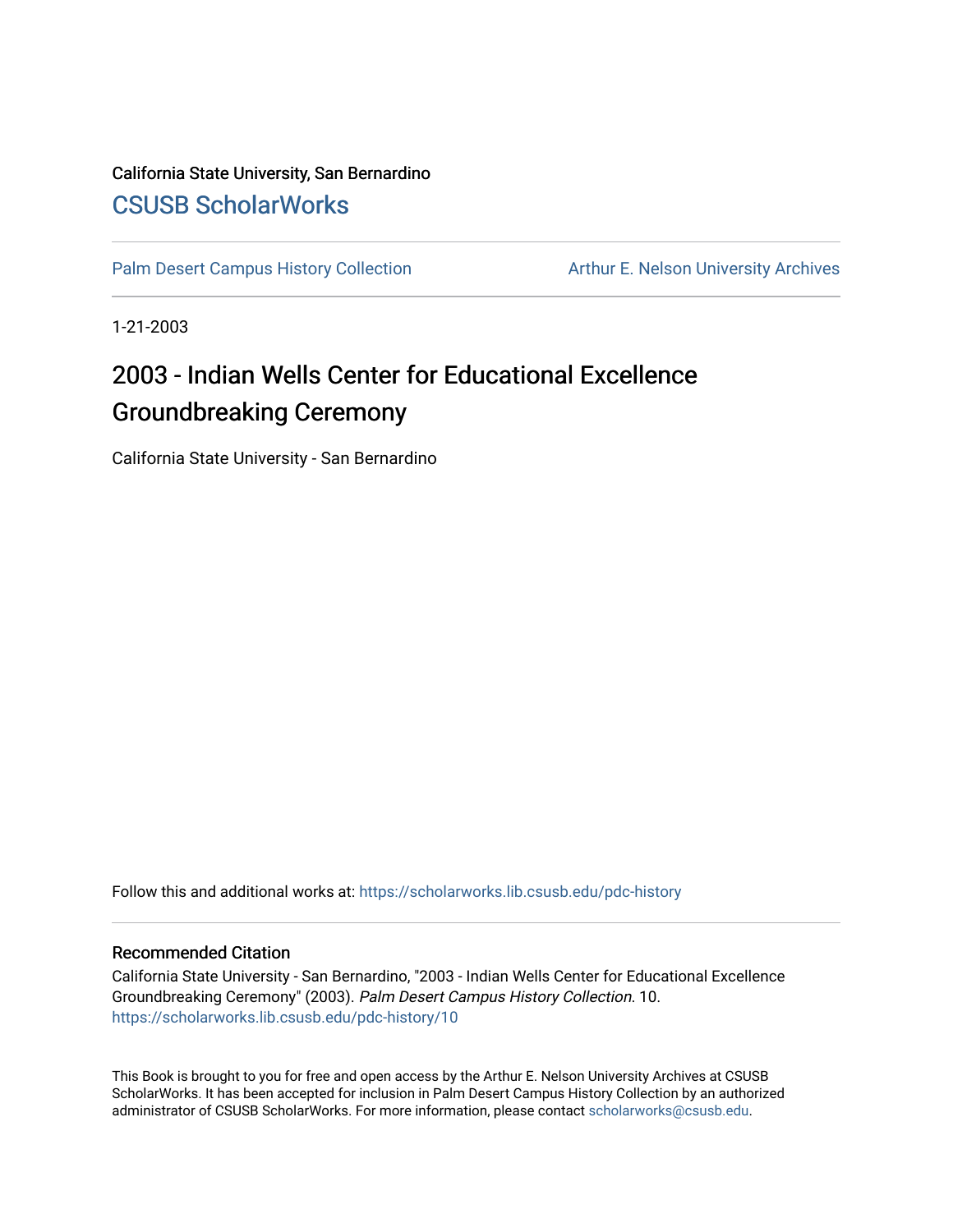**CALIFORNIA STATE UNIVERSITY, SAN BERNARDINO** 

# **PALM DESERT CAMPUS**



P R 0 G R A M GROUNDBREAKING CEREMONY Indian Wells Center for Educational Excellence **January 21, 2003**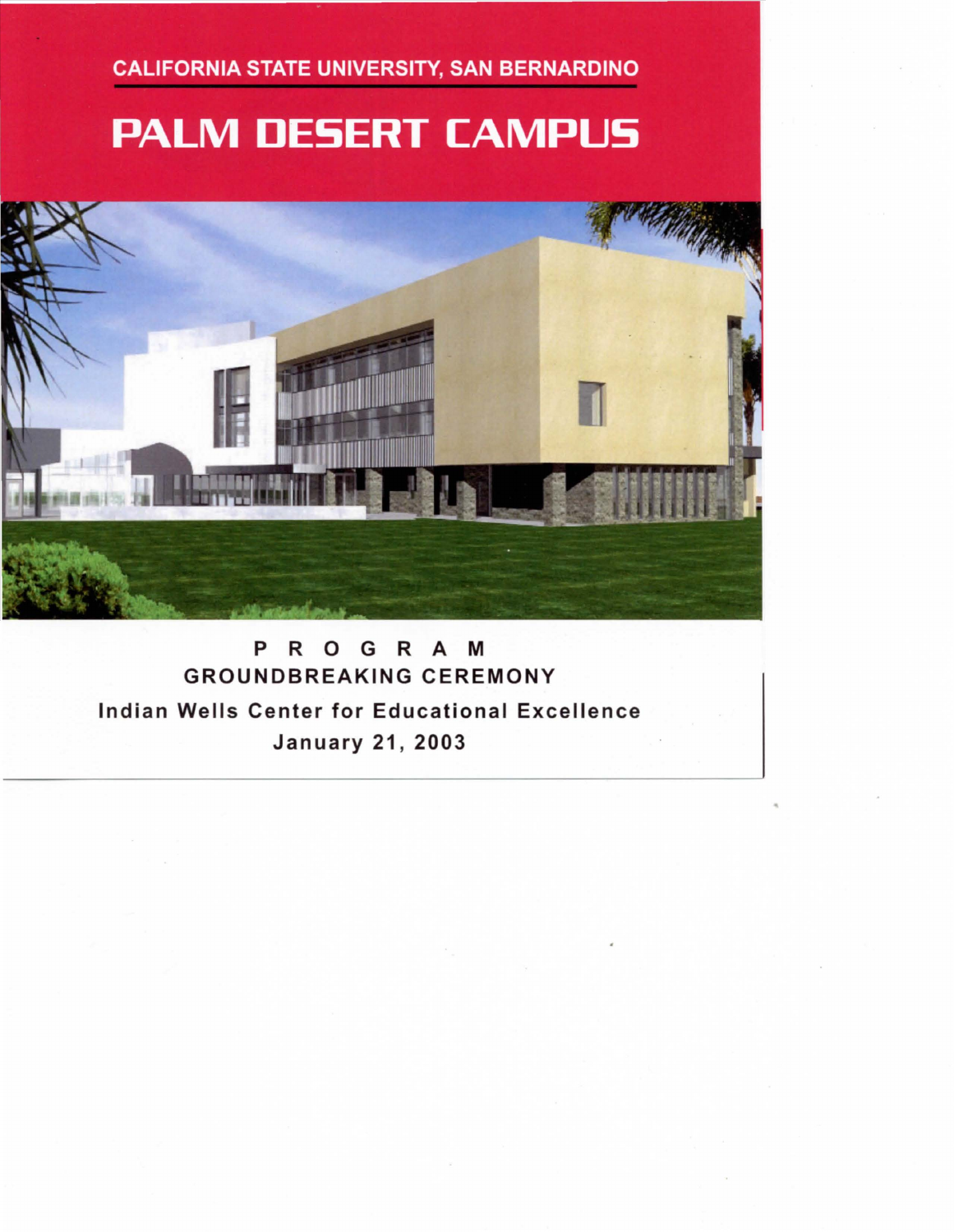The educational, cultural, social and economic benefits derived from this investment will be repaid many times.

The State will furnish and staff the campus and build the future phases, as they are needed.